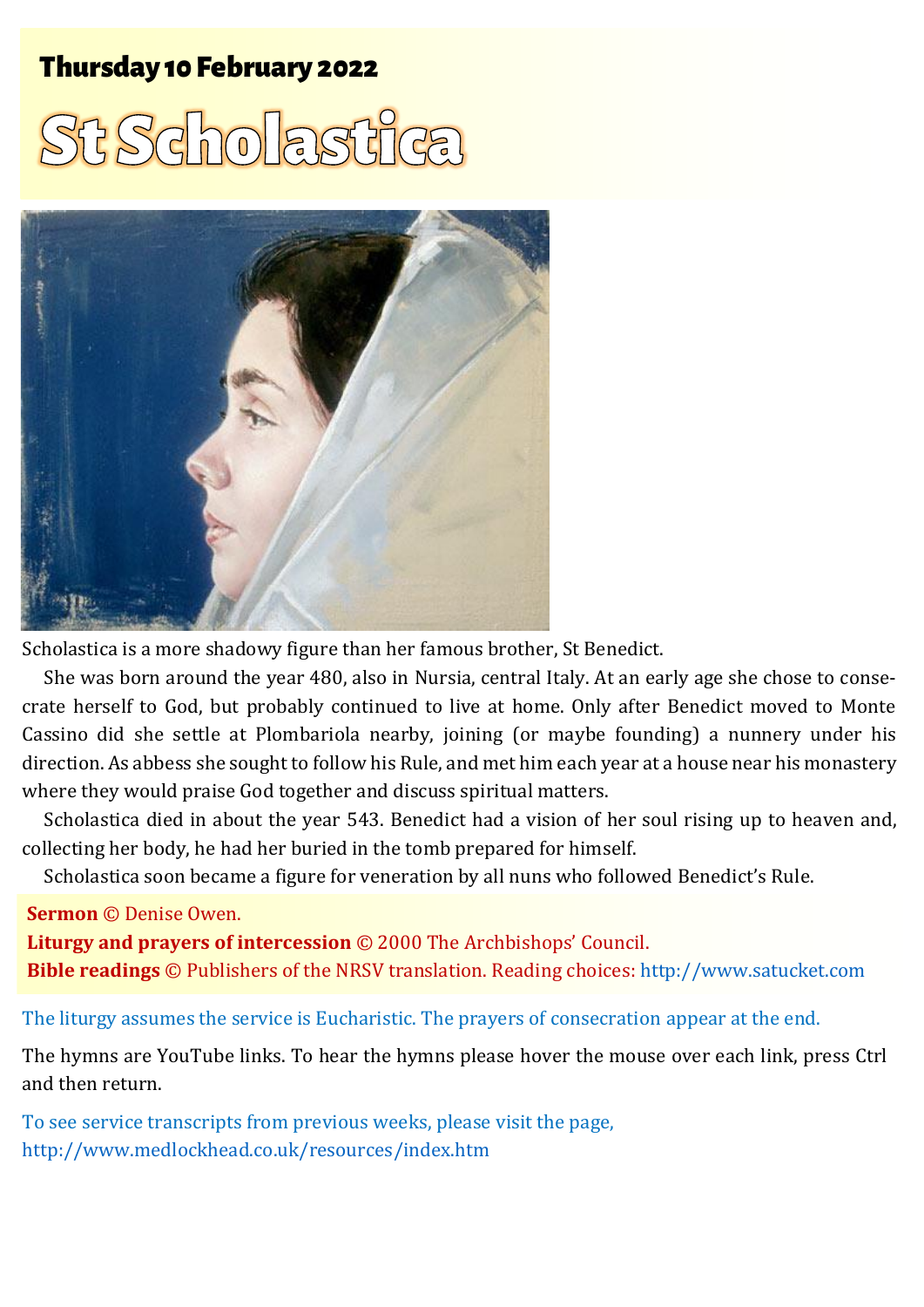## **Introduction and welcome**

HYMN 1 **[All glory laud and honour](https://www.youtube.com/watch?v=eBfJyjDolwA)** (click on this link to hear the hymn)

## **The Welcome**

In the name of the Father, and of the Son, and of the Holy Spirit

All **Amen.**

The Lord be with you

All **And also with you.**

## **The Preparation**

All **Almighty God,**

**to whom all hearts are open, all desires known, and from whom no secrets are hidden: cleanse the thoughts of our hearts by the inspiration of your Holy Spirit, that we may perfectly love you, and worthily magnify your holy name; through Christ our Lord. Amen.**

Our Lord Jesus Christ said:

The first commandment is this: 'Hear, O Israel, the Lord our God is the only Lord. You shall love the Lord your God with all your heart, with all your soul, with all your mind, and with all your strength.'

And the second is this: 'Love your neighbour as yourself.' There is no other commandment greater than these. On these two commandments hang all the law and the prophets.

## All **Amen. Lord, have mercy.**

God chose us in Christ before the foundation of the world, that we should be holy and blameless before him in love. Let us confess our sins and failings and ask him who is rich in mercy for forgiveness and peace.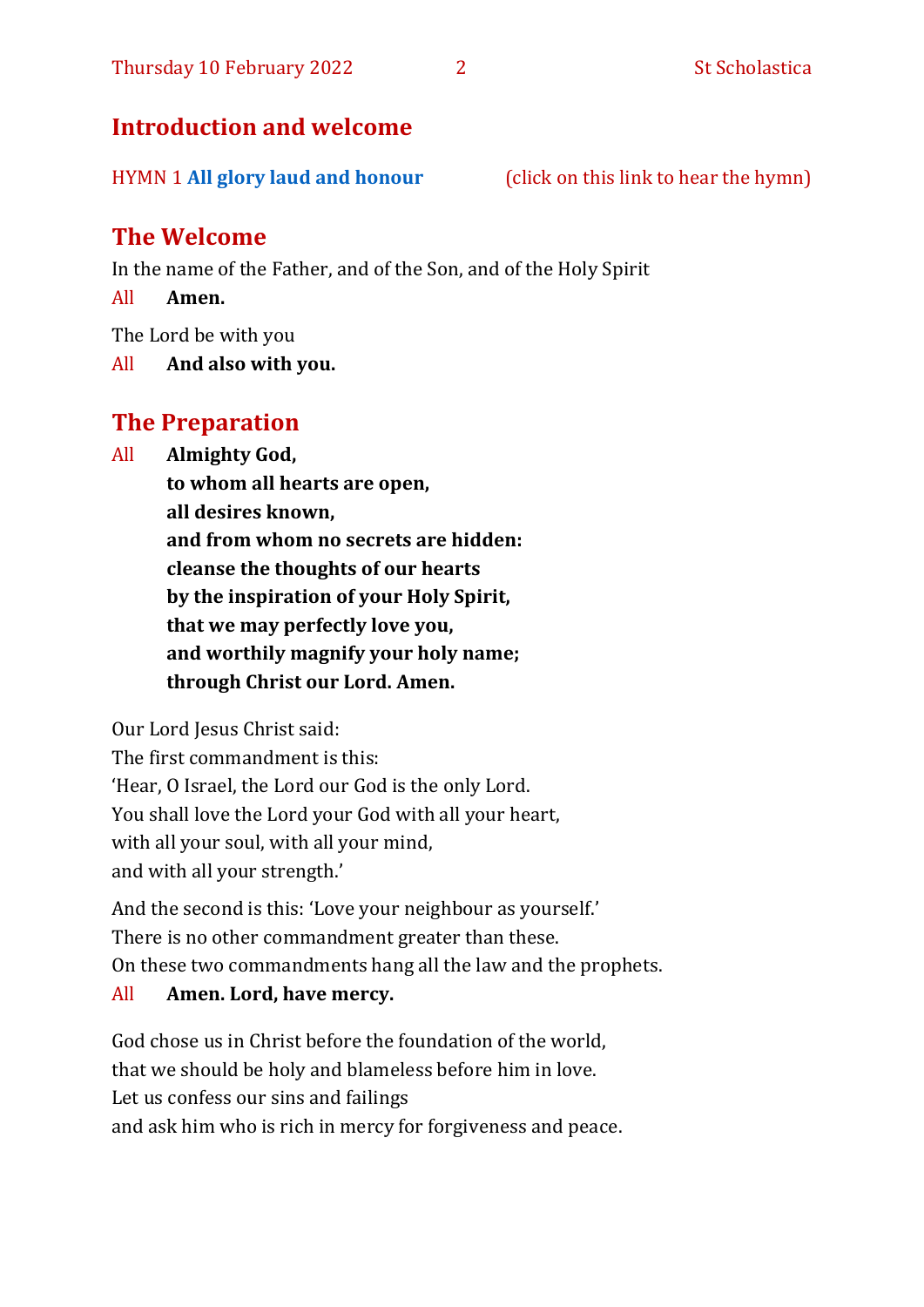All **Almighty God, our heavenly Father, we have sinned against you and against our neighbour in thought and word and deed, through negligence, through weakness, through our own deliberate fault. We are truly sorry and repent of all our sins. For the sake of your Son Jesus Christ, who died for us, forgive us all that is past and grant that we may serve you in newness of life to the glory of your name. Amen.**

Almighty God,

who forgives all who truly repent, have mercy upon you, pardon and deliver you from all your sins, confirm and strengthen you in all goodness, and keep you in life eternal; through Jesus Christ our Lord. All **Amen.**

## **The Gloria**

This Gloria is sung to the tune of 'Cwm Rhondda'. Click **[here](about:blank)** for the tune.

All **Glory be to God in Heaven, Songs of joy and peace we bring, Thankful hearts and voices raising, To creation's Lord we sing. Lord we thank you, Lord we praise you, Glory be to God our King: Glory be to God our King. Lamb of God, who on our shoulders, Bore the load of this world's sin; Only Son of God the Father, You have brought us peace within. Lord, have mercy, Christ have mercy,**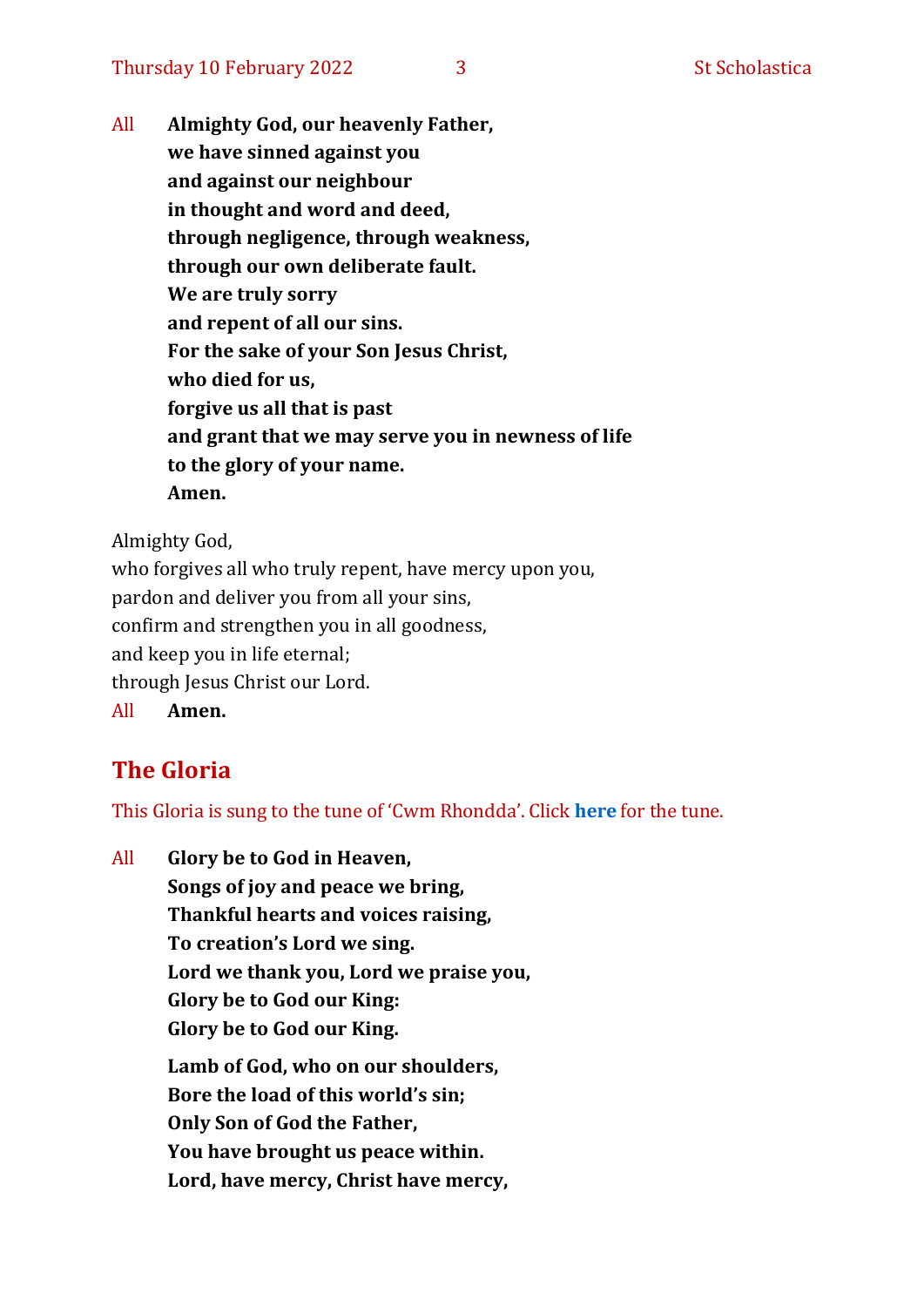**Now your glorious reign begin: Now your glorious reign begin.**

**You O Son of God are Holy, You we praise with one accord. None in heav'n or earth is like you, Only you are Christ the Lord. With the Father and the Spirit, Ever worshipped and adored: Ever worshipped and adored.**

## **The Collect for the St Scholastica**

As we celebrate anew the memorial of the virgin saint Scholastica, we pray, O Lord, that, following her example, we may serve you with pure love and happily receive what comes from loving you. Through our Lord Jesus Christ, your Son, who lives and reigns with you in the unity of the Holy Spirit, God, for ever and ever.

All **Amen.**

## **First reading**

A reading from the Book of Psalms

- 1 I will bless the Lord at all times;  $\blacklozenge$ his praise shall ever be in my mouth.
- 2 I will glory in the Lord;  $\triangleleft$ let the humble hear and rejoice.
- 3 Proclaim with me the greatness of the Lord; ♦ let us exalt his Name together.
- 4 I sought the Lord, and he answered me  $\blacklozenge$ and delivered me out of all my terror.
- 5 Look upon him and be radiant, ♦ and let not your faces be ashamed.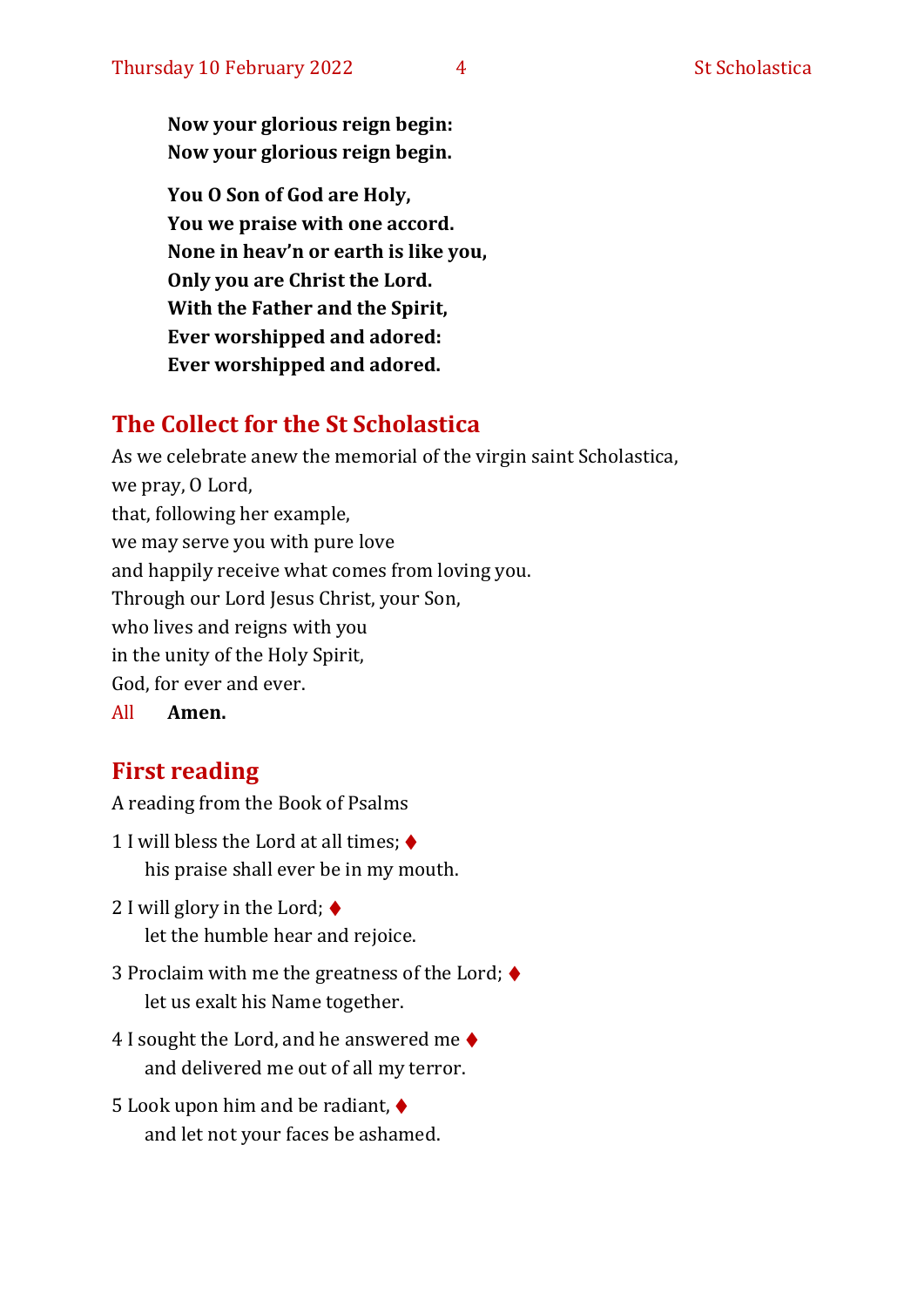#### Thursday 10 February 2022 5 5 St Scholastica

- 6 I called in my affliction and the Lord heard me  $\blacklozenge$ and saved me from all my troubles.
- 7 The angel of the Lord encompasses those who fear him, ♦ and he will deliver them.
- 8 Taste and see that the Lord is good;  $\blacklozenge$ happy are they who trust in him!
- 9 Fear the Lord, you that are his saints, ♦ for those who fear him lack nothing.
- 10 The young lions lack and suffer hunger, ♦ but those who seek the Lord lack nothing that is good.
- 11 Come, children, and listen to me;  $\blacklozenge$ I will teach you the fear of the Lord.
- 12 Who among you loves life ♦ and desires long life to enjoy prosperity?
- 3 Keep your tongue from evil-speaking ♦ and your lips from lying words.
- 14 Turn from evil and do good;  $\triangleleft$ seek peace and pursue it.
- 15 The eyes of the Lord are upon the righteous, ♦ and his ears are open to their cry.
- 16 The face of the Lord is against those who do evil,  $\blacklozenge$ to root out the remembrance of them from the earth.
- 17 The righteous cry, and the Lord hears them  $\blacklozenge$ and delivers them from all their troubles.
- 18 The Lord is near to the brokenhearted ♦ and will save those whose spirits are crushed.
- 19 Many are the troubles of the righteous,  $\blacklozenge$ but the Lord will deliver him out of them all.
- 20 He will keep safe all his bones;  $\triangleleft$ not one of them shall be broken.
- 21 Evil shall slay the wicked,  $\blacklozenge$ and those who hate the righteous will be punished.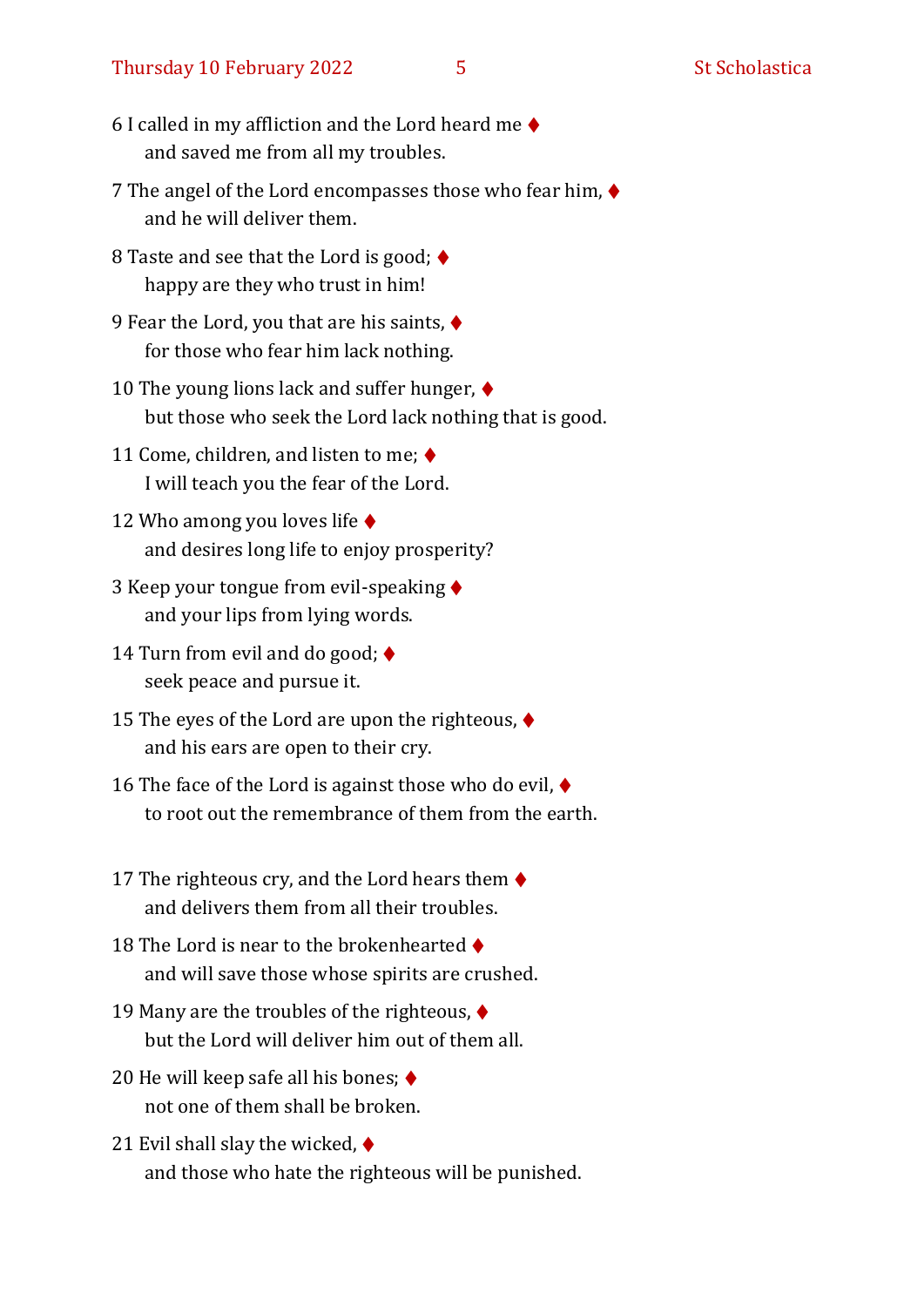- 22 The Lord ransoms the life of his servants, ♦ and none will be punished who trust in him. *Psalm 34*
- This is the Word of the Lord

## All **Thanks be to God.**

## **Second reading**

A reading from the Acts of the Apostles

Now the whole group of those who believed were of one heart and soul, and no one claimed private ownership of any possessions, but everything they owned was held in common. With great power the apostles gave their testimony to the resurrection of the Lord Jesus, and great grace was upon them all. There was not a needy person among them, for as many as owned lands or houses sold them and brought the proceeds of what was sold. They laid it at the apostles' feet, and it was distributed to each as any had need. *Acts 4:32–35*

This is the Word of the Lord

All **Thanks be to God.**

## HYMN 2 **[All creation worships you](https://www.youtube.com/watch?v=jE6GNhjS34A)** (please click on this link to hear the hymn)

## **Gospel reading**

Hear the Gospel of our Lord Jesus Christ according to Matthew

## All **Glory to you O Lord.**

Jesus said, 'And whenever you pray, do not be like the hypocrites; for they love to stand and pray in the synagogues and at the street corners, so that they may be seen by others. Truly I tell you, they have received their reward. But whenever you pray, go into your room and shut the door and pray to your Father who is in secret; and your Father who sees in secret will reward you.

'When you are praying, do not heap up empty phrases as the Gentiles do; for they think that they will be heard because of their many words. Do not be like them, for your Father knows what you need before you ask him. Matthew 6:5–8

This is the Gospel of the Lord

All **Praise to you O Christ.**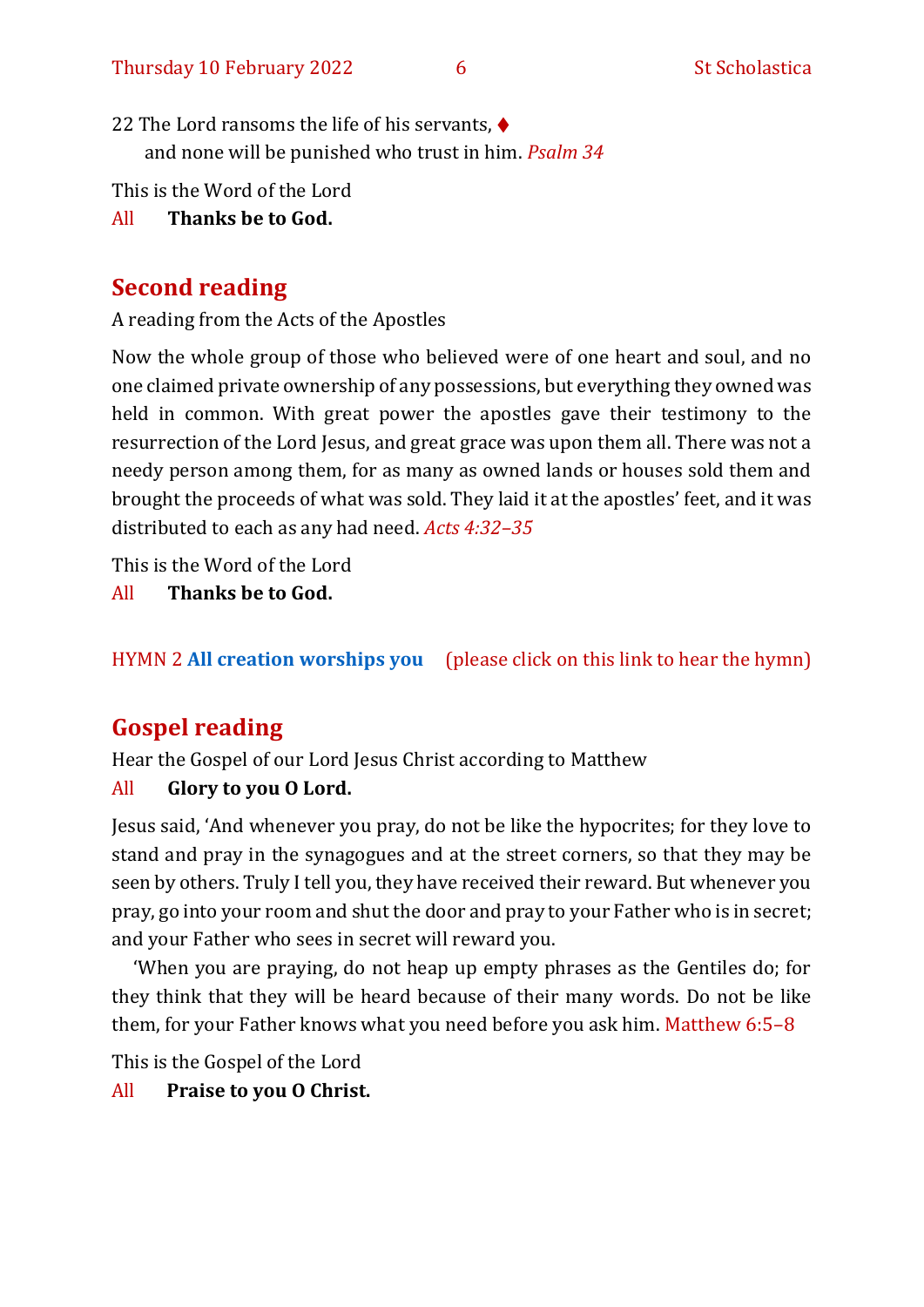#### **Sermon**

As you may have read above, Scholastica, is a 'shadowy' figure, meaning very little is known about her or her life. What is known, is inevitably mediated by the writings of men, Gregory the Great, and men who knew her brother Benedict. I think this does Scholastica an injustice, and the fact that we have only a very sketchy understanding of her life and achievements, is to be regretted.

We can only assume that as Abbess, she lived by, and encouraged her community to live by, the Rule for religious life written by Benedict.

Today, we might think of the choice to commit to the religious life, as strange and eccentric but, for Scholastica, it may well have been joyous and liberating. It would also have given her the opportunity to use her God-given gifts to their fullest extent. She would have led a group of women, making decisions for their lives together, organising the daily round of worship and household tasks, and dealing with the annoyances and disruptions that inevitably arise when people live and work together. So, I'm assuming that as well as being a woman of deep and sincere faith, she was also intelligent and highly competent. We know that she met her brother regularly, and no doubt they had lively discussions about their lives and communities.

The readings above reflect the purpose of her life as a religious, and the foundation of the communal life. In Acts we read of the faithful in the early church sharing resources, making sure no one among them was in need, and the generous use of personal possessions and finances. This is an incredible example of commitment and trust in the Lord on behalf of those who undertook the task, and it is, in effect, what the religious life demands both then, at the time of Scholastica, and now. I have to say, of course, that the impulse to generosity and care for those in need, remains a duty of all Christians, hence our churches frequently have special collections for charity. What the early church did, and what Scholastica and her sisters did, was, however, at a much higher level. She would have given up almost all her worldly goods, and they would have been used for the good of the whole religious community. It's quite an undertaking, when you think about it, to give what you have for the common good, and not to expect to have a particular say in how it is used. That also appears to be what those first members of the church did in Acts, an amazingly selfless thing to do.

It is perhaps, a reminder to us that our giving should be 'sacrificial', that is, our giving should almost hurt. Our giving shouldn't just be from what is left over when we have all that we want or think we need, it should involve some kind of sacrifice. I mean that we should perhaps, especially as we look to Lent, think about what we can do without in order to be generous to the Church and to those in need. I should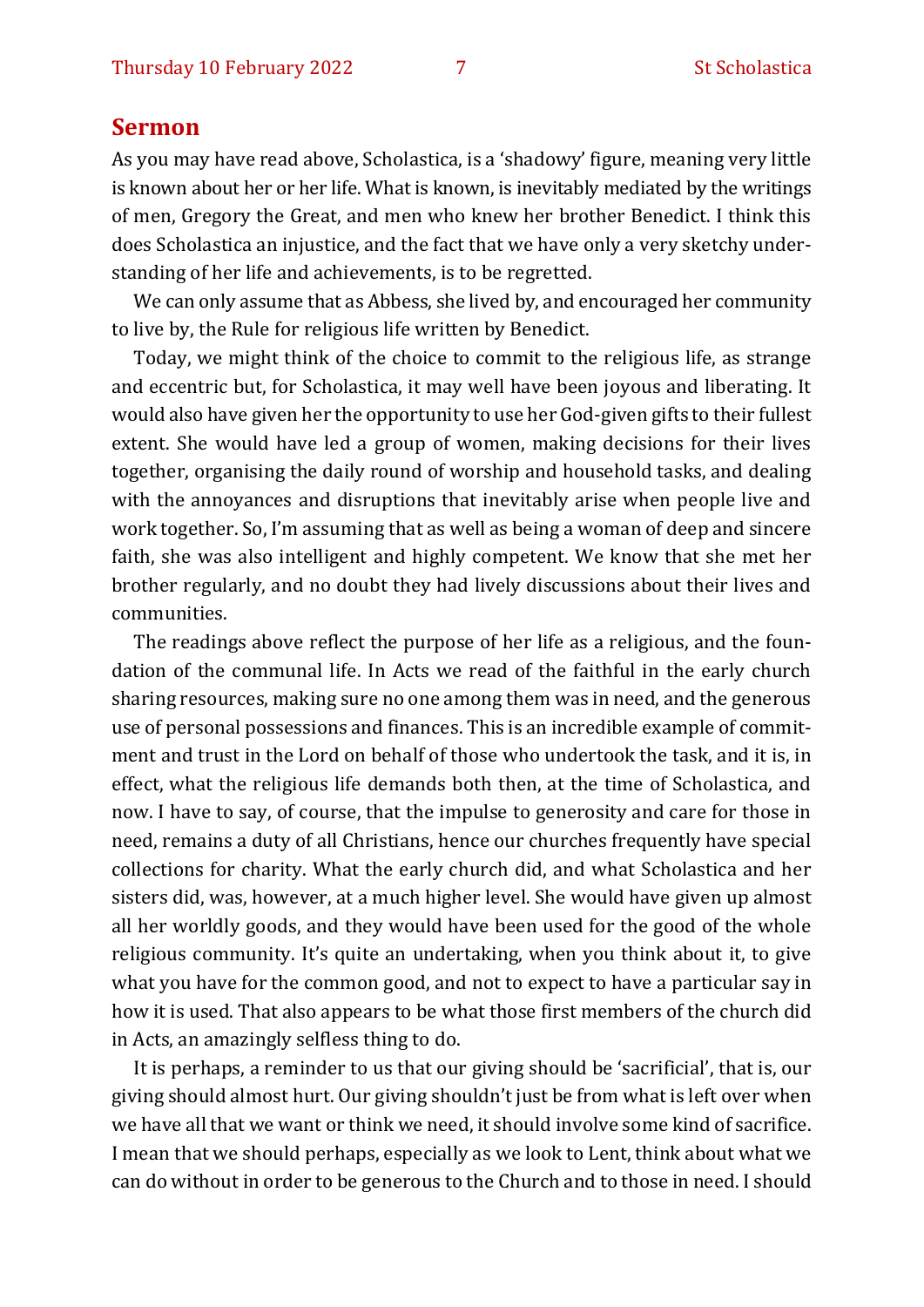also say that all that we have is a gift from God, and belongs ultimately to God. When did you or I last say 'Thank you', for what we have and enjoy?

Of course, for Scholastica, her life as an Abbess didn't only involve the giving up of 'worldly pleasures.' It also involved a deep and disciplined commitment to communal prayer and worship. There would have been a regular round of the prayer throughout the day and even at night, in between which would come work and time for rest. It was for Scholastica and her sisters, and remains today, a life of openness to God and honesty before others.

So, although details about Scholastica are scanty, and much of what I have written is speculation, she is a woman well worth commemorating. Her life of discipline, and deep trust, is an example of Godly living which is rare to find today, but there are many things we could emulate which would lead us to our ultimate vocation which is to follow the example of Christ.

Amen

## **The Creed**

Do you believe and trust in God the Father, the source of all being and life, the one for whom we exist?

All **We believe and trust in him.**

Do you believe and trust in God the Son, who took our human nature, died for us and rose again? All **We believe and trust in him.**

Do you believe and trust in God the Holy Spirit, who gives life to the people of God and makes Christ known in the world?

#### All **We believe and trust in him.**

This is the faith of the Church.

All **This is our faith. We believe and trust in one God, Father, Son and Holy Spirit. Amen.**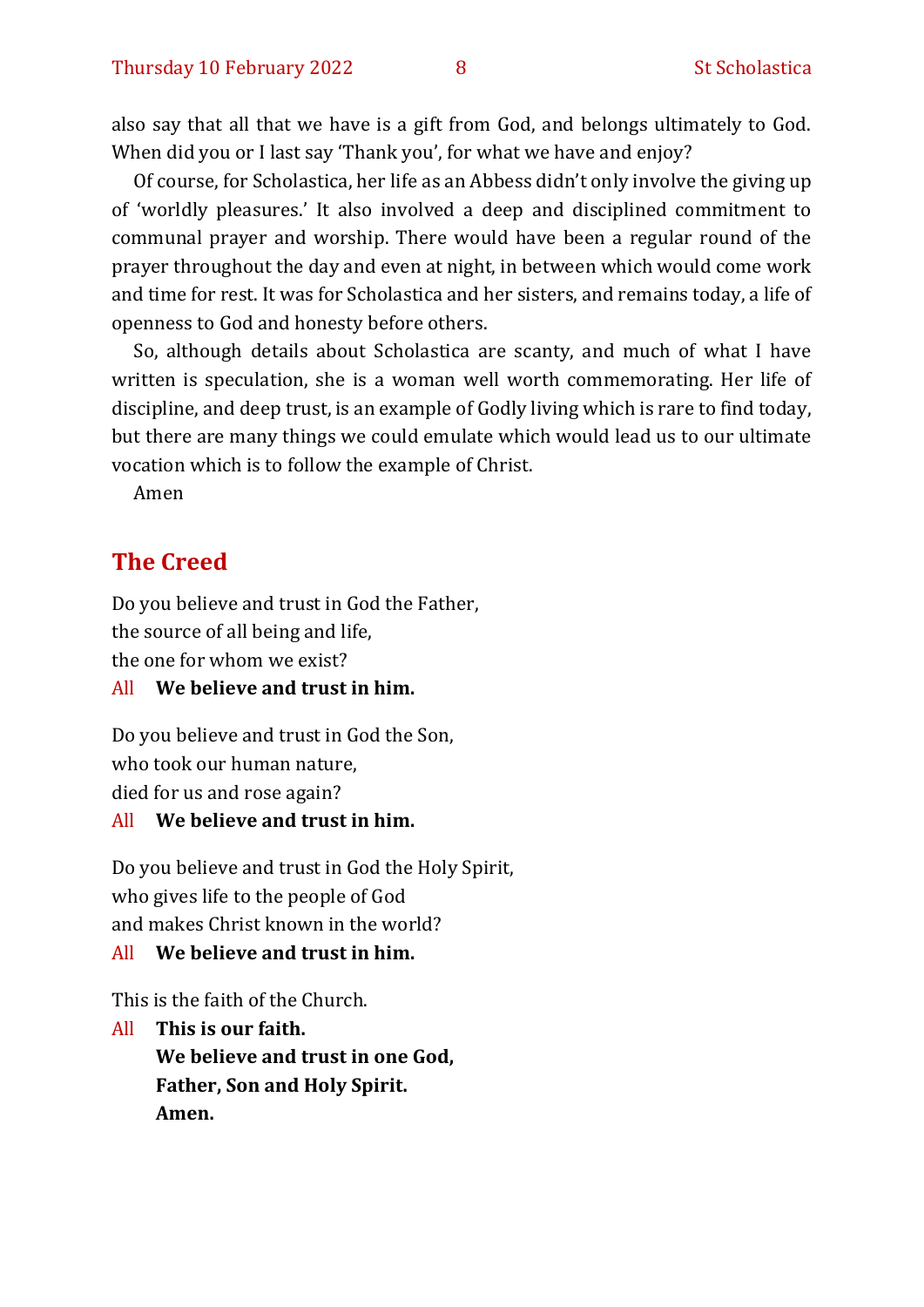## **Prayers of intercession**

In every age you have raised up holy men and women to reflect the light of Christ and to teach us the way of holiness. We thank you for those who have been teachers in the school of Christ: give understanding to those who study the faith the Church has handed on, and clarity to those who communicate the gospel in a changing world … Lord, hear us.

## **Lord, graciously hear us.**

We thank you for those who have been Christian rulers in the world, and for those who carried the good news to lands where it had not been before: give wisdom to all who have power and influence among the nations, and establish God's sovereignty among people of every race … Lord, hear us.

## All **Lord, graciously hear us.**

We thank you for those whom you have called to live in community: establish mutual love among those drawn into fellowship in your service, and bless with Christ's presence all the communities to which we relate … Lord, hear us.

## All **Lord, graciously hear us.**

We thank you for those who have brought wholeness

through the medicine of the gospel:

give skill to all who minister healing and reconciliation in your name, and comfort all who cry out to you from any sort of distress … Lord, hear us.

## All **Lord, graciously hear us.**

We thank you today for St Scholastica.

As we celebrate her memory and rejoice in her friendship, we ask you to bless …

Keep in one communion and fellowship all those for whom Christ died. Lord, hear us.

## All **Lord, graciously hear us.**

Hasten, Lord, the day when people will come from east and west, from north and south,

and sit at table in your kingdom,

and we shall see your Son in his glory.

Lord, hear us.

## All **Lord, graciously hear us.**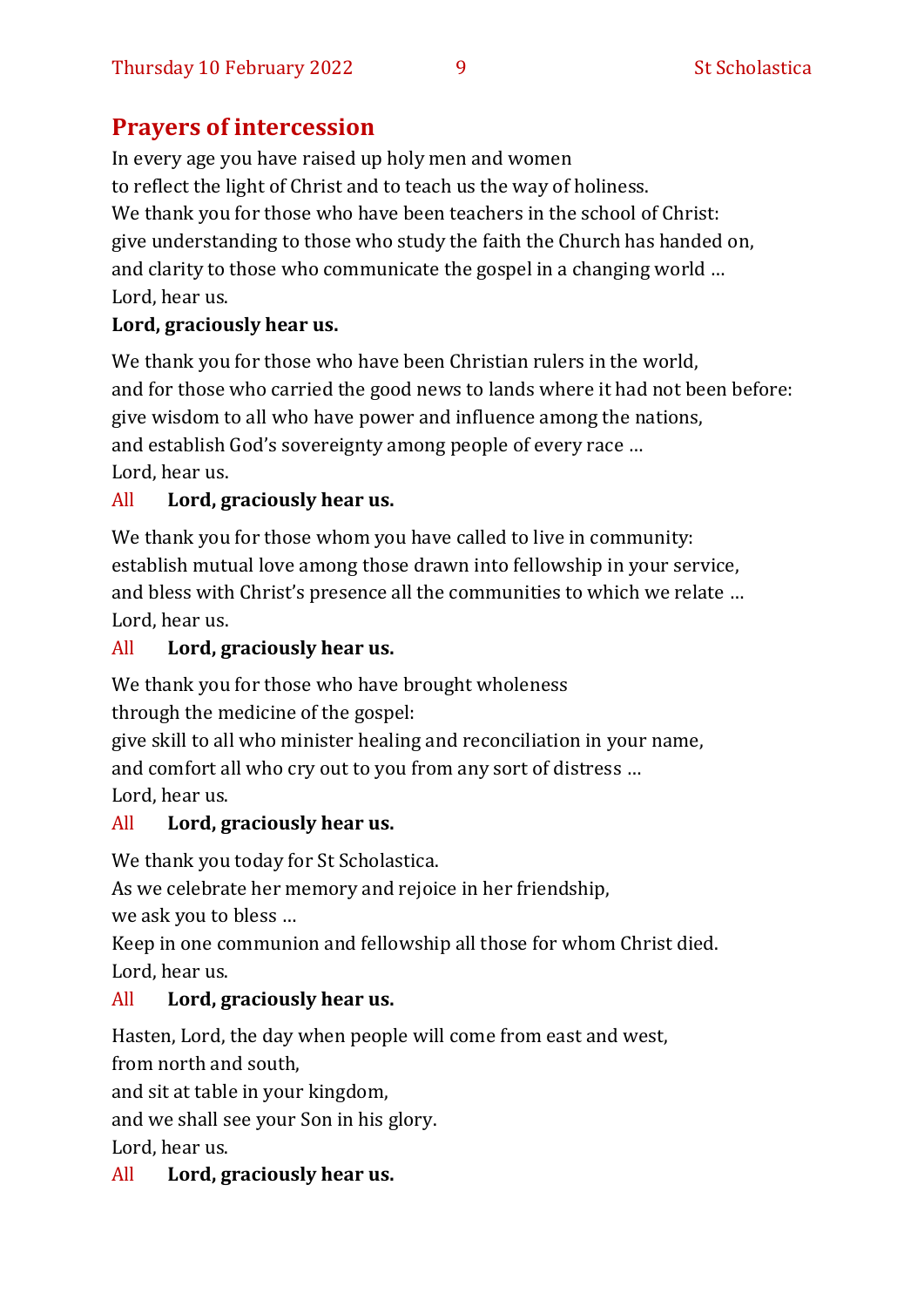Merciful Father,

All **accept these prayers for the sake of your Son, our Saviour Jesus Christ. Amen.**

## **The peace**

Jesus says, 'Peace I leave with you; my peace I give to you. I do not give to you as the world gives.'

The peace of the Lord be always with you,

All **And also with you.**

HYMN 3 **[Behold the lamb](https://www.youtube.com/watch?v=ACHPwx7EGQA)** (please click on this link to hear the hymn)

The liturgy of the Communion Service appears below

# The Dismissal

God give you grace to follow his saints in faith and hope and steadfastness; and the blessing of God almighty, the Father, the Son, and the Holy Spirit, be among you and remain with you always. All **Amen.**

HYMN 4 **[And can it be](https://www.youtube.com/watch?v=uzDes9IVdzg)** (please click on this link to hear the hymn)

Go in peace to love and serve the Lord. All **In the name of Christ. Amen.**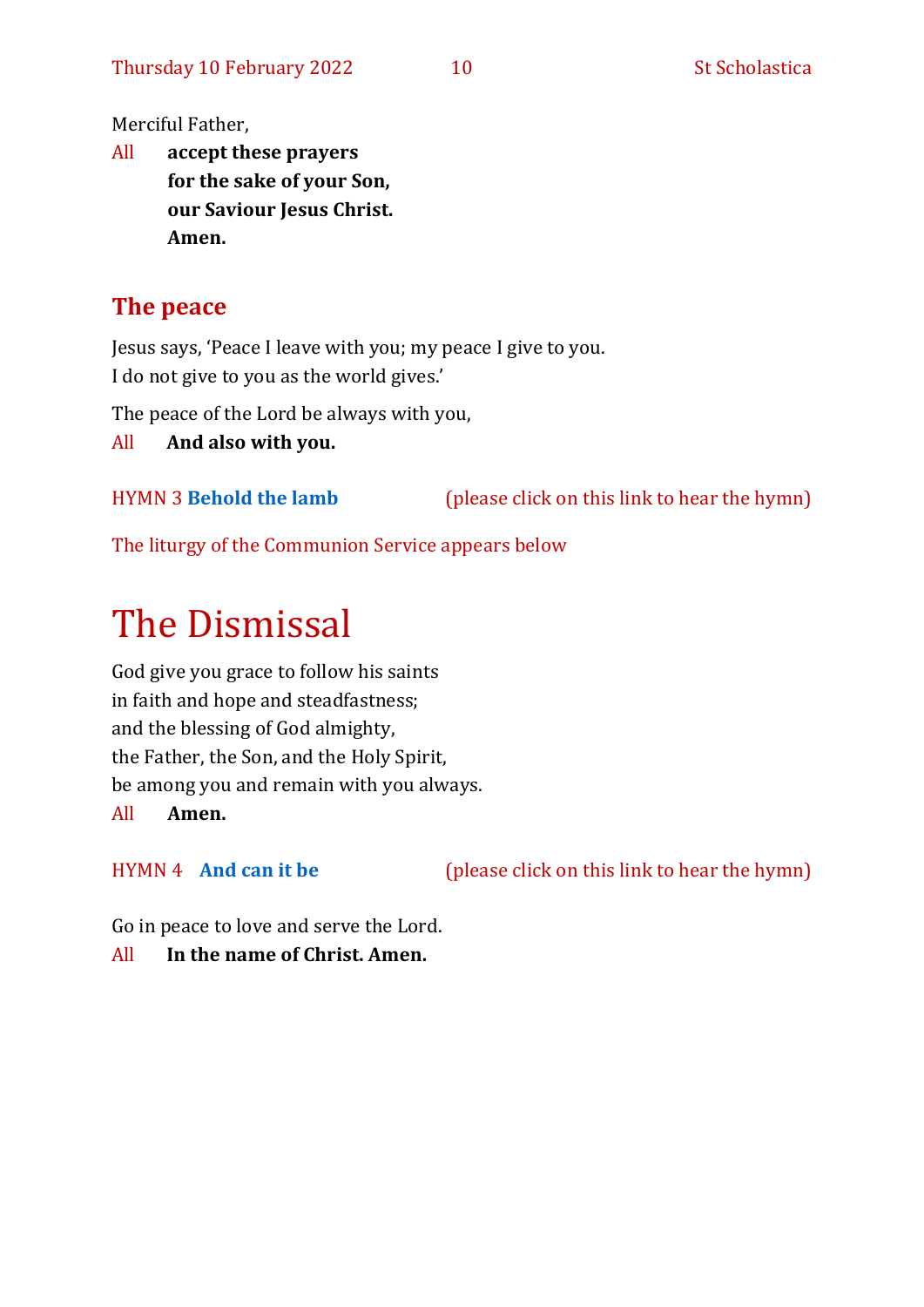## The Liturgy of the Sacrament

## Eucharistic Prayer (prayer E)

The Lord be with you

### All **and also with you.**

Lift up your hearts.

#### All **We lift them to the Lord.**

Let us give thanks to the Lord our God.

## All **It is right to give thanks and praise.**

It is truly right and good, our duty and our salvation, always and everywhere to give you thanks, holy Father, almighty and eternal God, through Jesus Christ our Lord. This day we honour you in Saint Scholastica, who consecrated his/her life to Christ for the sake of the kingdom of heaven. In him/her you show us your saving love as you call the human race back to its first holiness, and invite us to taste on earth the gifts of the world to come. In communion with angels and archangels, and all who served you on earth and worship you now in heaven, we raise our voice to proclaim your glory, for ever praising you and saying:

All **Holy, holy, holy Lord, God of power and might, heaven and earth are full of your glory. Hosanna in the highest. Blessed is he who comes in the name of the Lord. Hosanna in the highest.**

We praise and bless you, loving Father, through Jesus Christ, our Lord; and as we obey his command, send your Holy Spirit, that broken bread and wine outpoured may be for us the body and blood of your dear Son.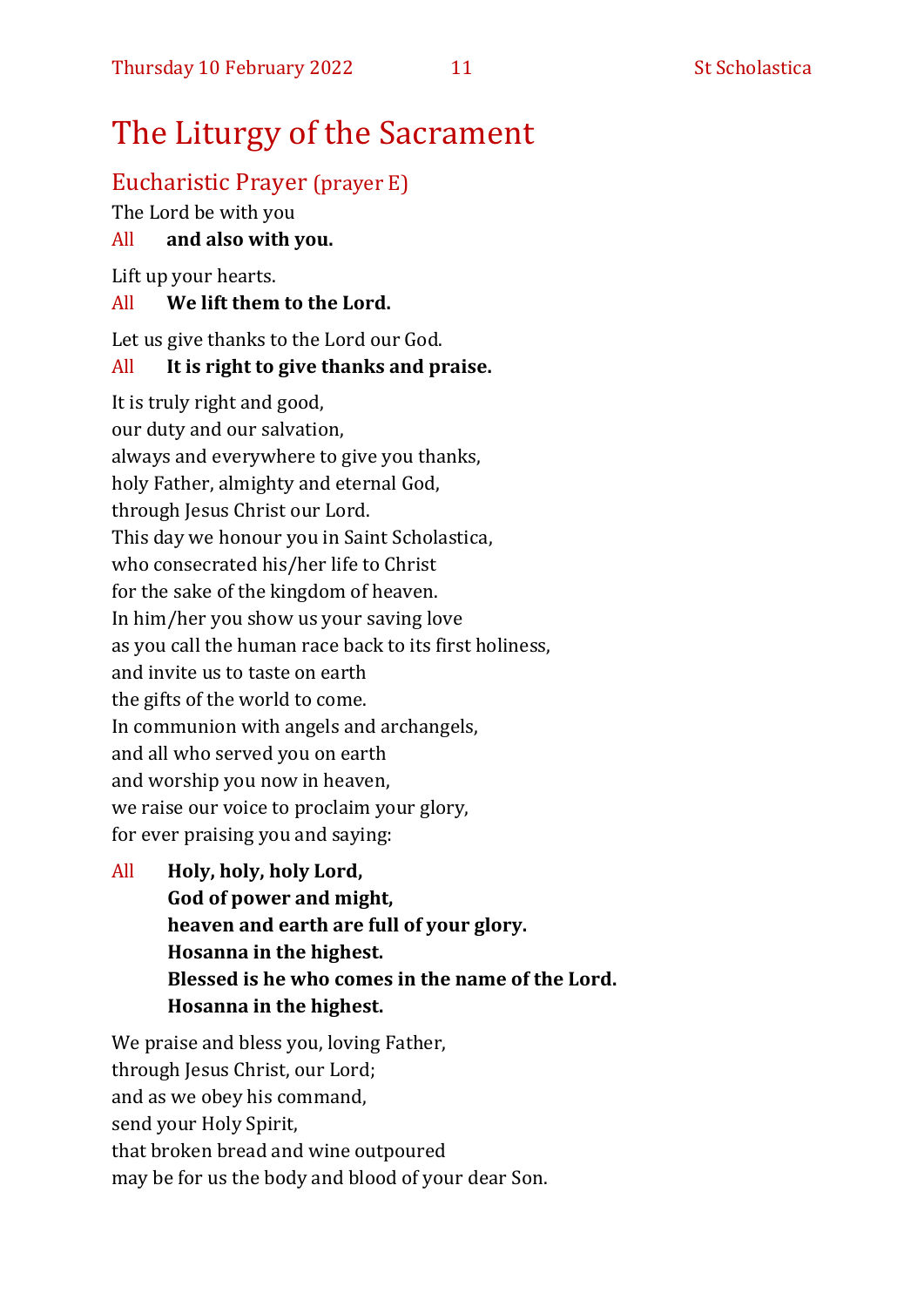On the night before he died he had supper with his friends and, taking bread, he praised you. He broke the bread, gave it to them and said: Take, eat; this is my body which is given for you; do this in remembrance of me.

When supper was ended he took the cup of wine. Again he praised you, gave it to them and said: Drink this, all of you; this is my blood of the new covenant, which is shed for you and for many for the forgiveness of sins. Do this, as often as you drink it, in remembrance of me.

So, Father, we remember all that Jesus did, in him we plead with confidence his sacrifice made once for all upon the cross.

Bringing before you the bread of life and cup of salvation, we proclaim his death and resurrection until he comes in glory.

Great is the mystery of faith:

All **Christ has died. Christ is risen. Christ will come again.**

Lord of all life,

help us to work together for that day

when your kingdom comes

and justice and mercy will be seen in all the earth.

Look with favour on your people, gather us in your loving arms

and bring us with Scholastica all the saints

to feast at your table in heaven.

Through Christ, and with Christ, and in Christ,

in the unity of the Holy Spirit,

all honour and glory are yours, O loving Father,

for ever and ever.

All **Amen.**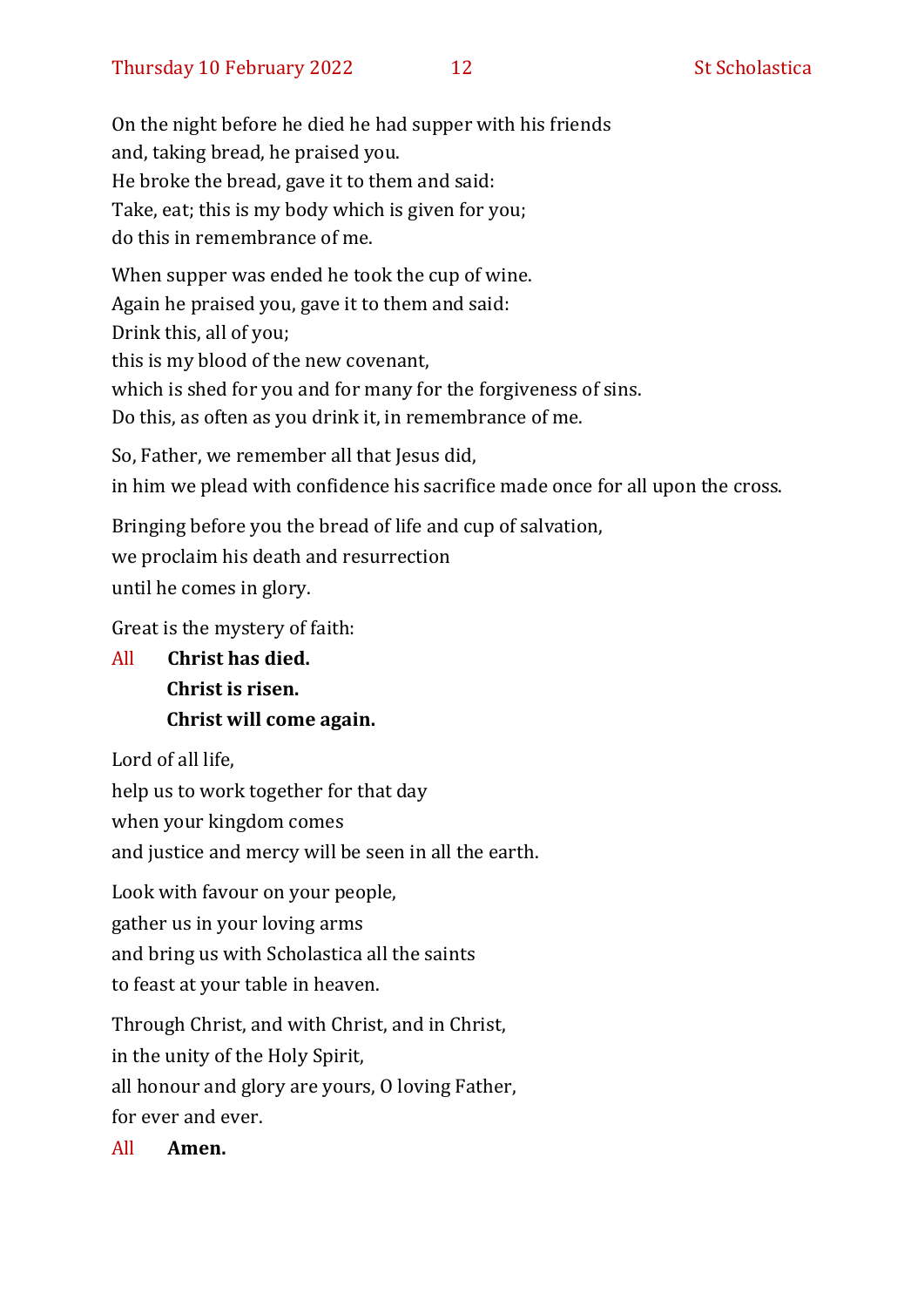## **The Lord's Prayer**

As our Saviour taught us, so we pray

All **Our Father in heaven, hallowed be your name, your kingdom come, your will be done, on earth as in heaven. Give us today our daily bread. Forgive us our sins as we forgive those who sin against us. Lead us not into temptation but deliver us from evil. For the kingdom, the power,** 

**and the glory are yours now and for ever. Amen.**

## **Breaking of the Bread**

We break this bread to share in the body of Christ.

- All **Though we are many, we are one body, because we all share in one bread.**
- All **Lamb of God,**

**you take away the sin of the world, have mercy on us.**

**Lamb of God, you take away the sin of the world, have mercy on us.**

**Lamb of God, you take away the sin of the world, grant us peace.**

Draw near with faith. Receive the body of our Lord Jesus Christ which he gave for you, and his blood which he shed for you. Eat and drink in remembrance that he died for you, and feed on him in your hearts by faith with thanksgiving.